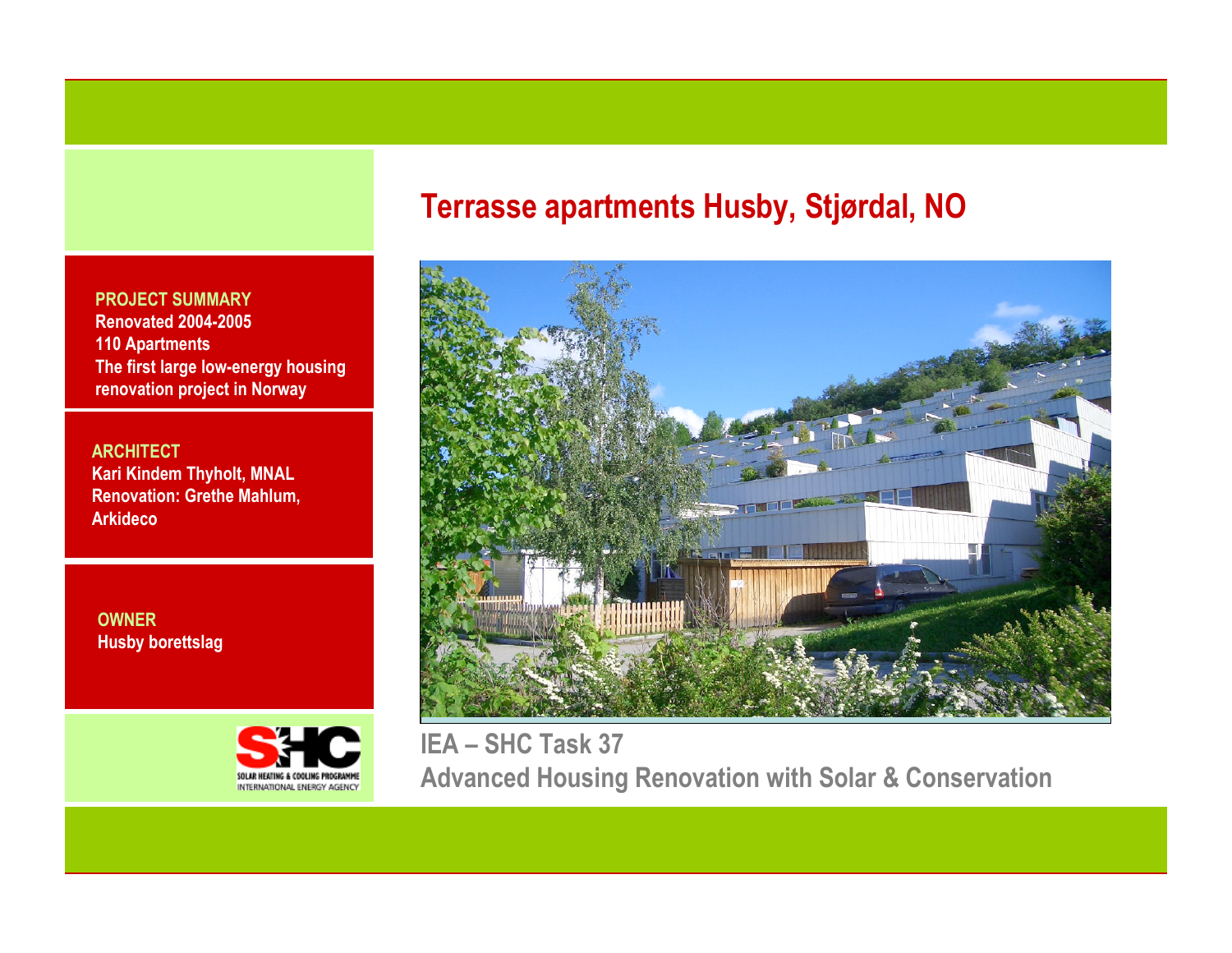

Original facades from 1970



After renovation, 2005



The living room view towards south and the fjord

# **BACKGROUND**

- Terraced apartments, built in 1970 according to building codes from 1969. Orientated towards south.
- An important aim of the project in 1970 was making use of non-productive, steep slopes at low construction costs. The project received national and international attention during the seventies for this concept. The buildings are built on an old slate quarry, and stand on pillars. There is a cavity between the floors and the ground slope.
- The motivations for the current renovation were:
	- High electricity consumption
	- Complaints about poor indoor climate
	- Inspiration from the low energy project at Husby Amfi (built by the housing cooperative)
	- The inadequate capacity of the electric transformer to meet the demand of both the old (Husby Terrasse) and the new (Husby Amfi) buildings.

# SUMMARY OF THE RENOVATION

- 15 cm insulation added and gable walls made more air tight.
- Thermal bridges reduced at gable walls and at the floor/south wall joint. Floor heating slots at front windows and balcony doors filled with mineral wool).
- Balanced ventilation system (rotary wheel heat exchangers) in each flat, with assumed 80 % efficiency.
- New windows and balcony doors (triple glazing, U = 1.0 W/m<sup>2</sup>K).
- Replacing the old electric convector heaters with modern electric room heaters with thermostats(solar collector assessed, but poor profitability).

The south walls had previously received additional insulation (to a total of 150 mm) and new cladding. Therefore, these walls were not touched during the renovation.

No insulation of the floors was added due to too high costs and resistance of occupants having to moveout during the work.

The triple glazed window panes reduce daylight admittance by approx. 10 %.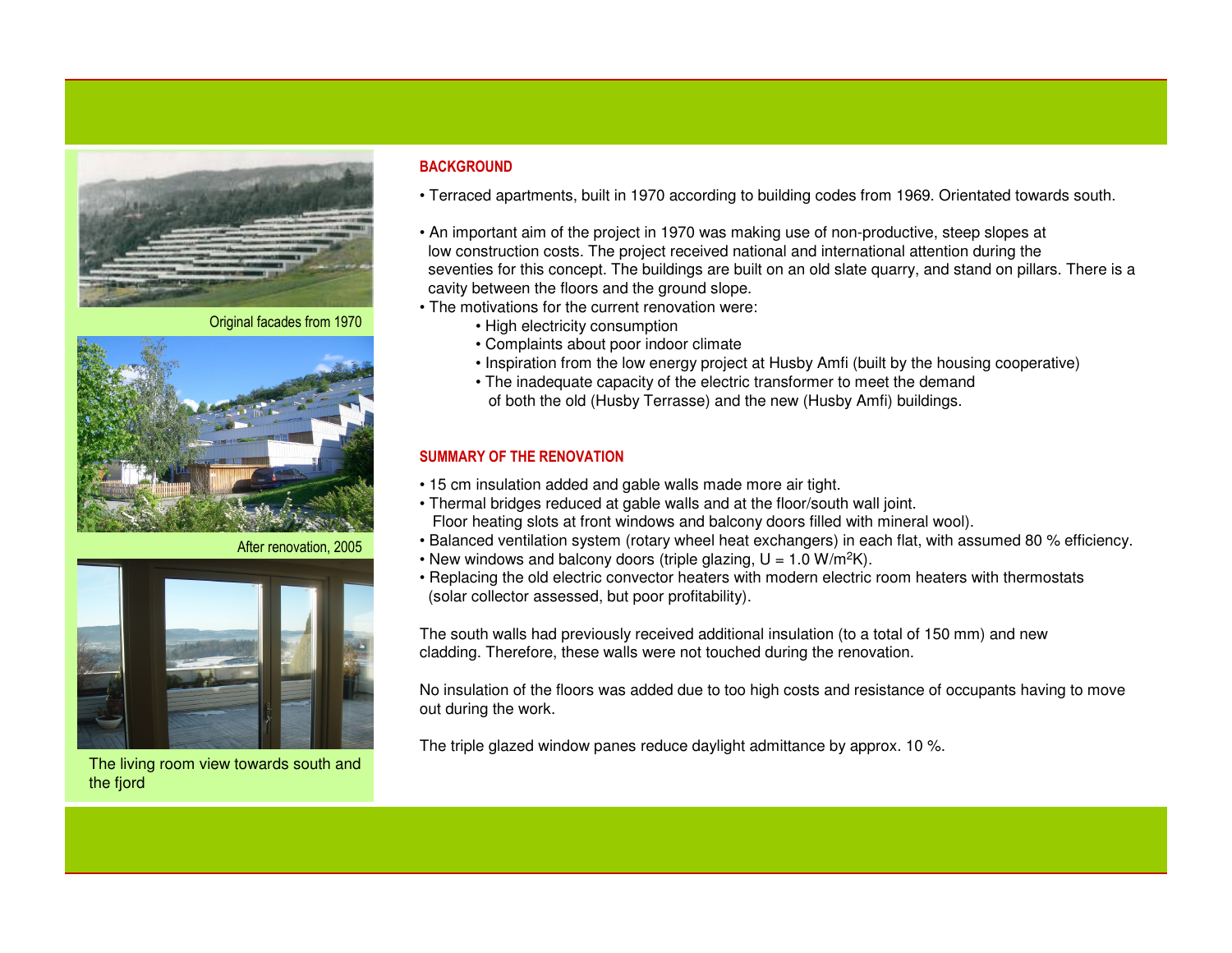The old electric convector heaters in front of the balcony doors were removed and the cavities insulated and sealed.





After removing the panels and old insulation of the gable walls, 2 layers of insulation were added.

# **CONSTRUCTION**

| <b>Roof construction</b> | U-value: $0.48 W/(m^2 \cdot K)$ |
|--------------------------|---------------------------------|
| Concrete (existing)      | $120 \text{ mm}$                |
| Insulation (existing)    | 50 mm                           |
| Concrete (exisiting)     | 130 mm                          |
| Total                    | 300 mm                          |

| <b>Floor construction</b> | U-value: $0.94$ W/( $m^2$ K) |  |
|---------------------------|------------------------------|--|
| Concrete (exisiting)      | $130 \text{ mm}$             |  |
| Insulation (existing)     | $15 \text{ mm}$              |  |
| Total                     | 145 mm                       |  |

| <b>Gable wall construction</b> | U-value: $0,18$ W/( $m^2$ K) |
|--------------------------------|------------------------------|
| Facade panels                  | $20 \text{ mm}$              |
| Asphalted cardboard            | $13 \text{ mm}$              |
| Concrete                       | 150 mm                       |
| Plaster Board                  | $13 \text{ mm}$              |
| Insluation (existing)          | 50 mm                        |
| Insulation (new)               | 150 mm                       |
| Total                          | 396 mm                       |



Section



Plan of a large and a small ground floor apartment